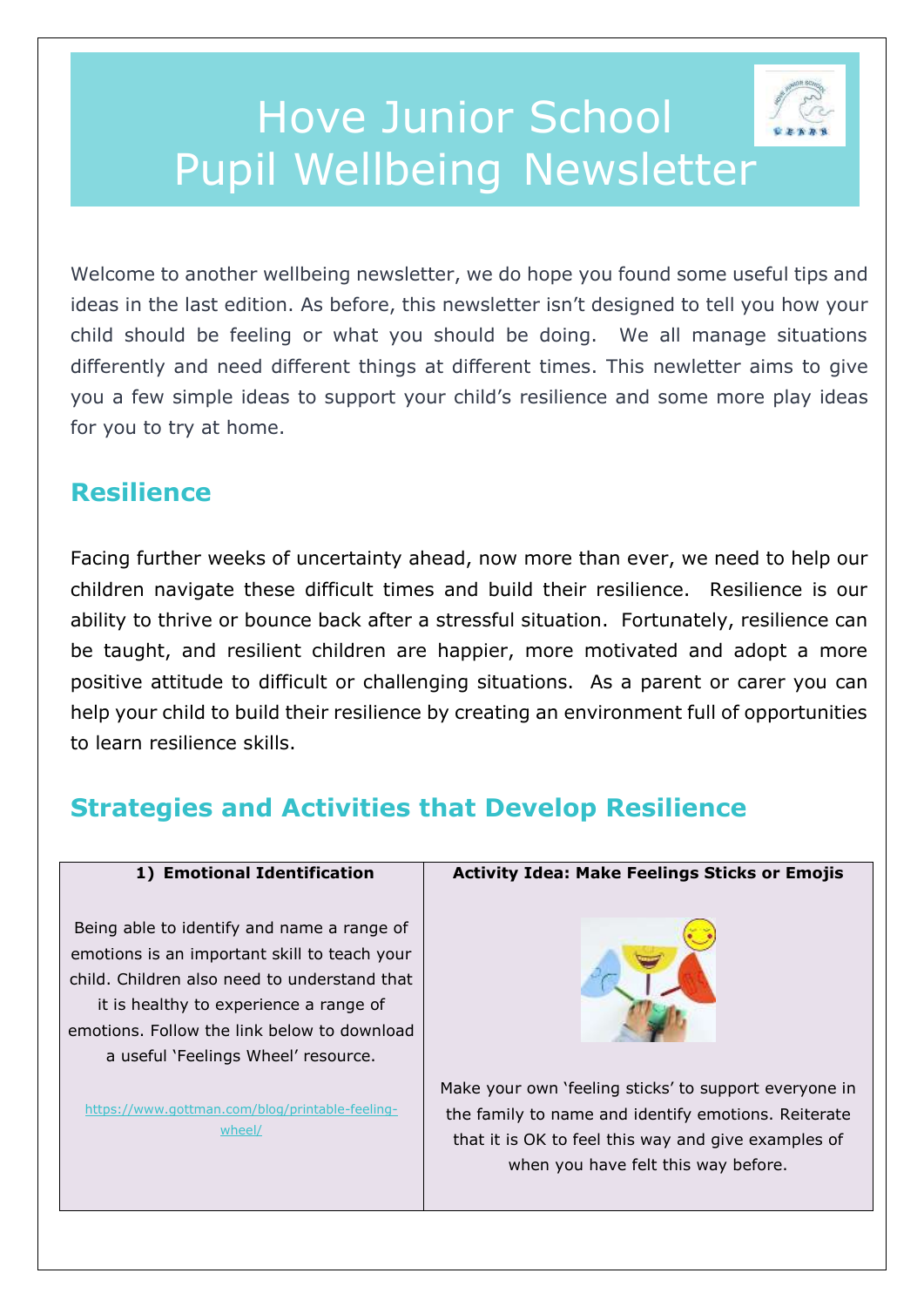### **2) Emotional Regulation**

When children are stressed, sad or angry, the amygdala's natural fight, flight or freeze response kicks in, making rational decision making nearly impossible.

As discussed in the last newsletter, if your child is struggling to regulate their emotions, coregulation may be helpful.



# Glitter jars are a useful mindfulness tool to use at home. Watching the glitter swirl to the bottom of the jar can give children a chance to calm down and begin to regain control. It's worth noting that at the point of 'meltdown' it takes a full 90 minutes for the stress

**Activity Idea: Making a Glitter Jar**

2

hormone cortisol to reduce in a child's body.

#### <https://www.bbc.co.uk/cbbc/thingstodo/mood-jar>

Make sure you teach your child to use the jar. Invite your child to sit down comfortably and focus on the swirling glitter, breathing deeply in and out as they watch it sink to the bottom of the jar. As they do this they should focus on their breathing and how their body feels.

### **3) Coping Skills**

Teach your child when and how to ask for help. Feeling connection during this time is really important as children are isolated from people who they may have previously confided in.

Talk to your child about who they like to go to for support. Is their somebody they know who understands a certain emotion better?

Discuss the things that bring comfort to them and discuss the things that bring you comfort. You could use the resource below to help you with this discussion.

[https://worksheetplace.com/mf\\_pdf/Calm](https://worksheetplace.com/mf_pdf/Calm-down-kit.pdf)[down-kit.pdf](https://worksheetplace.com/mf_pdf/Calm-down-kit.pdf)



Find a box and fill it with items that different family members (or an individual) can use when they are experiencing difficult feelings.

Ideas for items to go in the box: Word searches, mazes, spot the difference, 'Where's Wally?' style books, play dough, a visual for a playlist that brings you joy, crunchy or chewy snacks, fidget toys, bubbles, a scented candle or lotion, a joke book, mindful colouring books, photos that bring joy, Lego, a skipping rope, glitter jar, pipe cleaners, bubble wrap, chew toys, mini massager, hair brush, doodle pad, calming essential oil spray, scratch and sniff stickers, yoga visuals, noise cancelling headphones.



Model the use of the box and encourage your child to access it if they are feeling sad, restless, angry, stressed, agitated etc.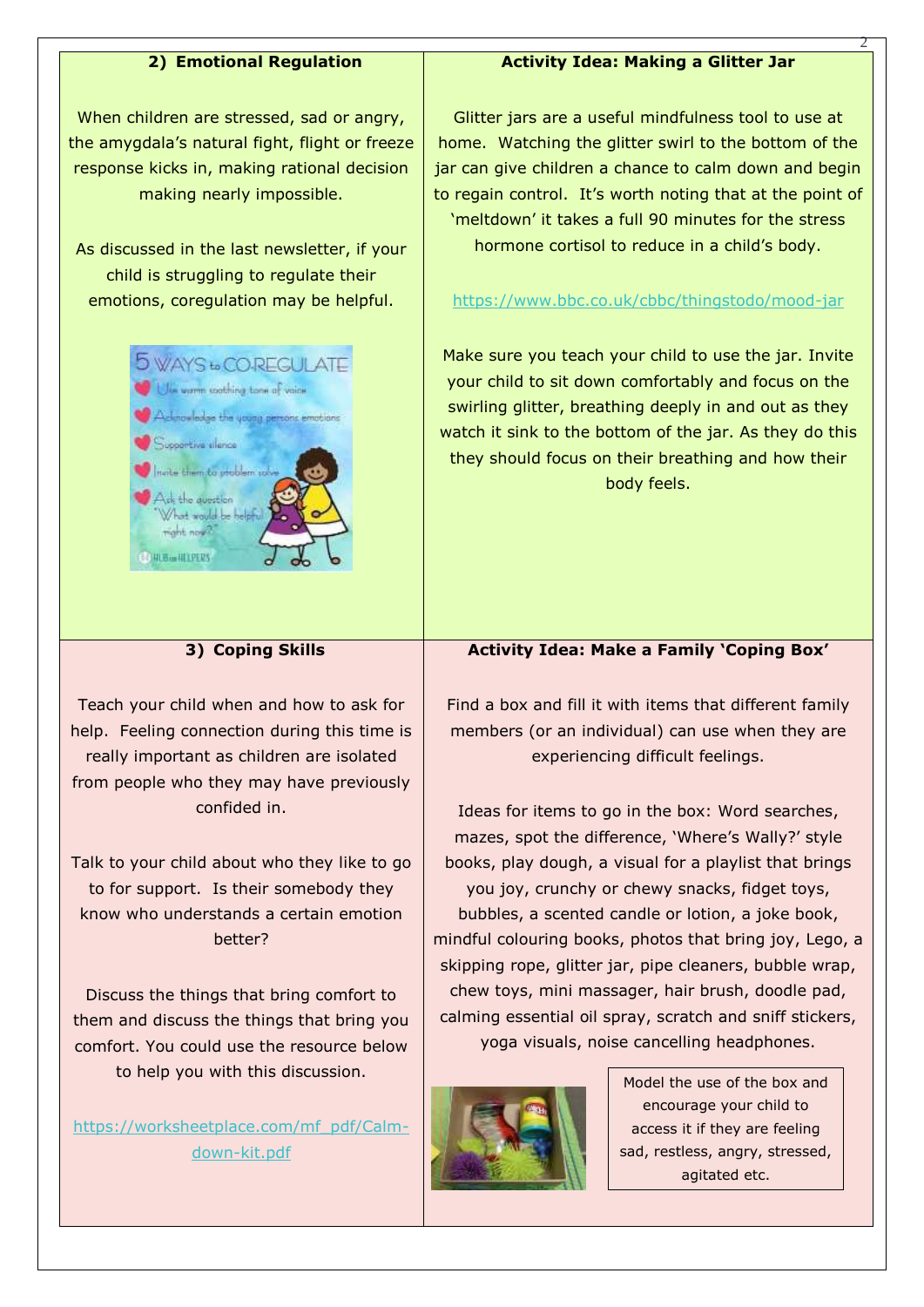#### **4) Practicing Mindfulness**

#### **Activity Ideas: Breathing Practice**

The following link takes you to some lovely free

3

Mindfulness is a useful relaxation tool that can help us to slow down, pay attention and be present in the moment. It can be hard to teach mindfulness to children, so try a variety of activities to see what works best for your child. Follow the link to find this free handy A-Z of mindfulness to give you some initial ideas.



[https://www.elsa-support.co.uk/wp](https://www.elsa-support.co.uk/wp-content/uploads/A-TO-Z-OF-MINDFULNESS.pdf)[content/uploads/A-TO-Z-OF-](https://www.elsa-support.co.uk/wp-content/uploads/A-TO-Z-OF-MINDFULNESS.pdf)[MINDFULNESS.pdf](https://www.elsa-support.co.uk/wp-content/uploads/A-TO-Z-OF-MINDFULNESS.pdf)

#### **5) Expressing Gratitude**

Research has shown that teaching gratitude to children increases their happiness, optimism and generosity.





[https://store.copingskillsforkids.com/products/deep](https://store.copingskillsforkids.com/products/deep-breathing-printables?utm_medium=Social&utm_source=Pinterest)[breathing](https://store.copingskillsforkids.com/products/deep-breathing-printables?utm_medium=Social&utm_source=Pinterest)[printables?utm\\_medium=Social&utm\\_source=Pinterest](https://store.copingskillsforkids.com/products/deep-breathing-printables?utm_medium=Social&utm_source=Pinterest)



Bio Life Journal - biolifeicumal.com

Walk mindfully paying close attention to everything. Make sure you walk in slence because you to notice all those little

details



has some lovely activities to support resilience.

The 'Big Life Journal'



- Name a person you are thankful for.

**Activity Idea: Gratitude Pick Up Sticks**

Yellow- Name a place you are thankful for.

Green- Name a food you are thankful for.

Blue- Name an animal you are thankful for

Purple- Name anything you are thankful for.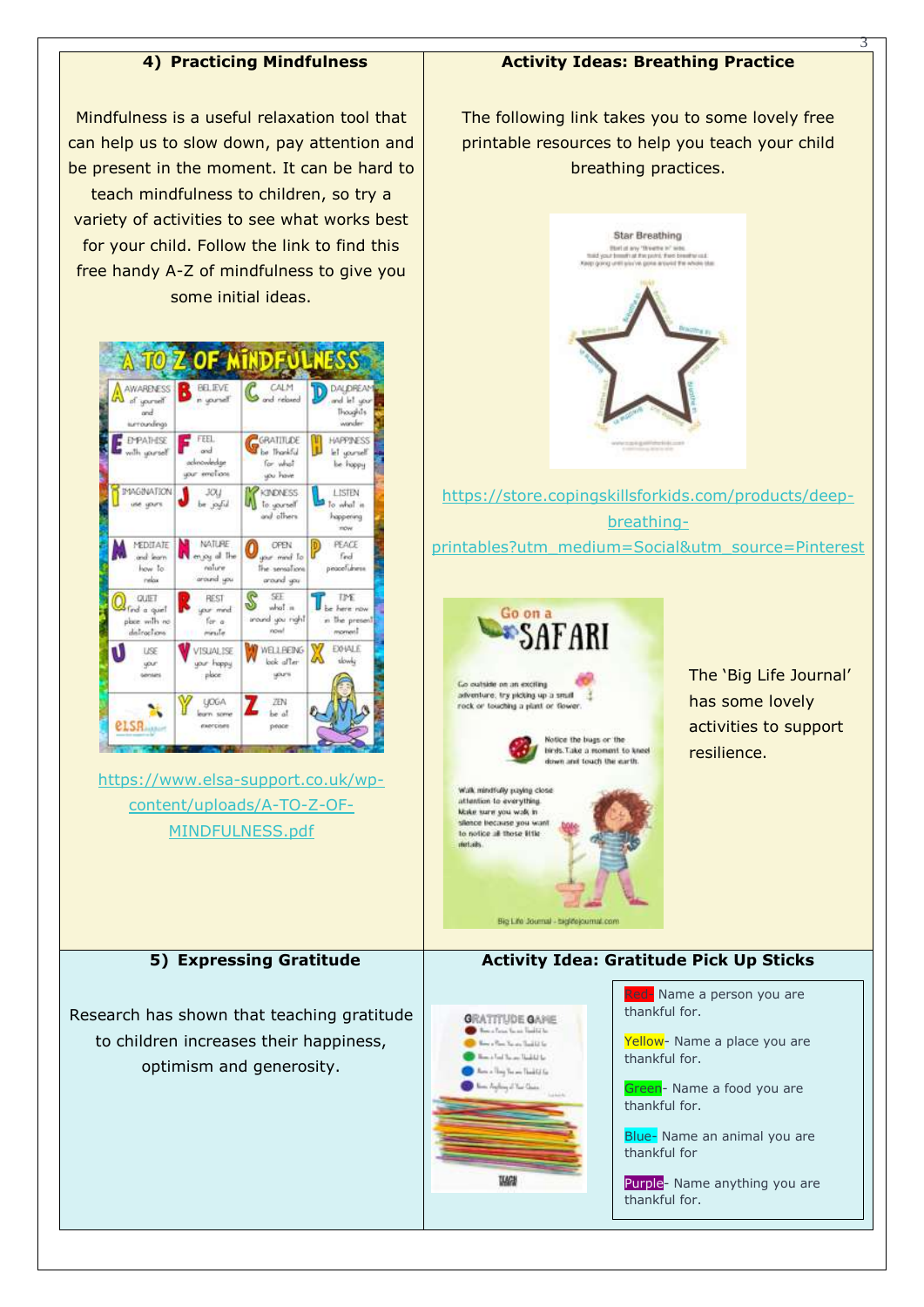## **6) Positive Affirmations**

Children, like adults, need positive daily affirmations. When nurtured, positive thinking helps foster resilience in children. It is a powerful coping tool. Encouraging daily positive affirmations can help children to face the world with a positive outlook.

#### THINGS TO REMEMBER Your You You are mistakes important and are don't define you matter.  $SO$ you, loved.  $H's$  okay Your wants You are and needs to ask allowed to are valid. for help. say no. Your boundaries Productivity are important & doesn't define worth respect. your worth.

## **Activity Idea: Make a jar of strengths**

4

Every time you or your child notice one of their strengths, write it down and pop it in a jar.

e.g. 'I can tell somebody when I am sad' or 'I can try a new vegetable'.

This will help them to build a positive view of themselves. Make sure you look at the jar each week and read all the things your child can do.

# **Activity Idea: Affirmations and Yoga**



**Most importantly, celebrate mistakes. Mistakes are part of learning and essential to help children develop, learn and grow.**